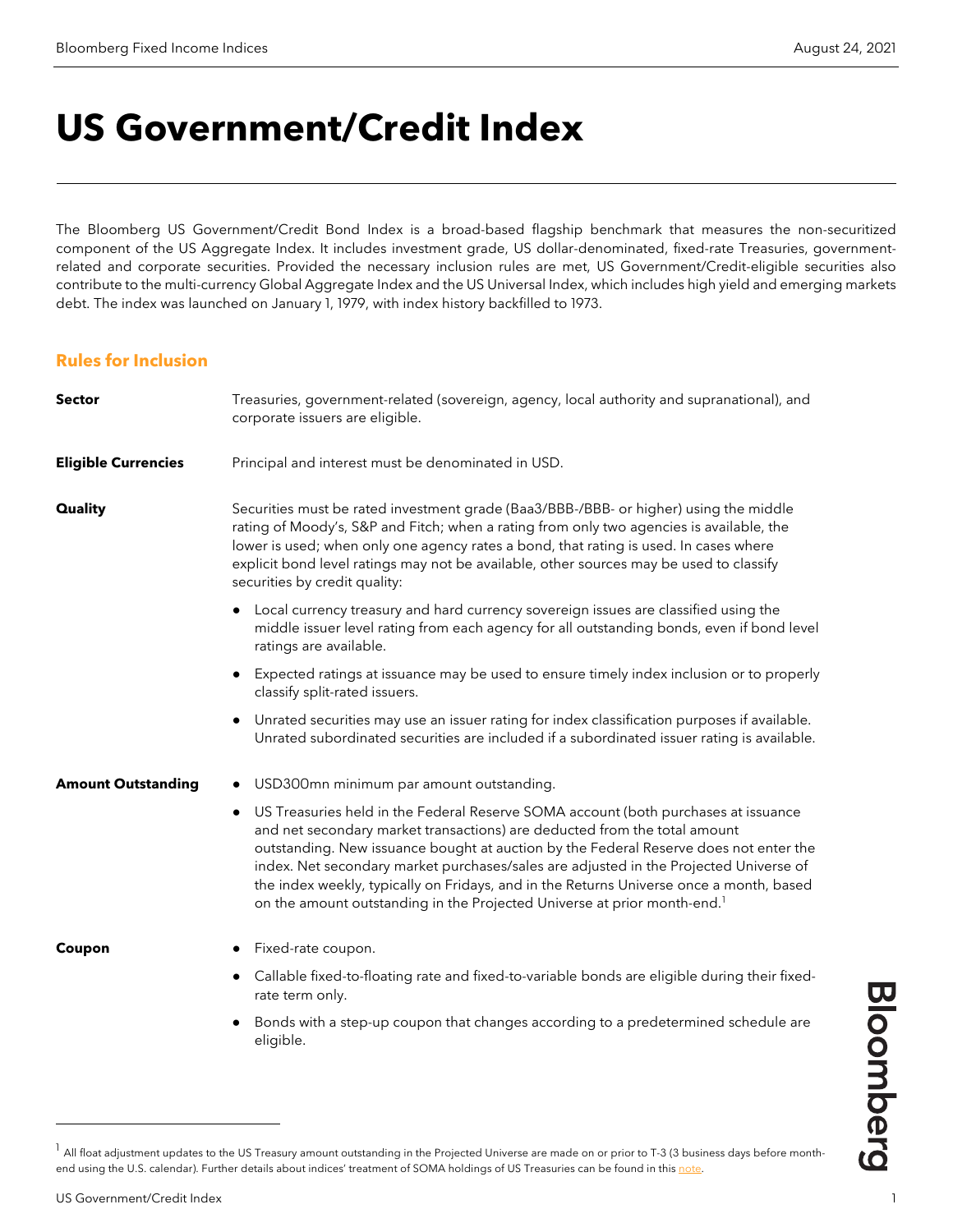| <b>Maturity</b>          | At least one year until final maturity, regardless of optionality.                                                                                                                                                                                                                                                                                                                                                           |                                                                                                                                                                                                       |  |
|--------------------------|------------------------------------------------------------------------------------------------------------------------------------------------------------------------------------------------------------------------------------------------------------------------------------------------------------------------------------------------------------------------------------------------------------------------------|-------------------------------------------------------------------------------------------------------------------------------------------------------------------------------------------------------|--|
|                          | Bonds that convert from fixed to floating rate, including fixed-to-float perpetuals, will exit the index<br>one year prior to conversion to floating-rate. Fixed-rate perpetual are not included.                                                                                                                                                                                                                            |                                                                                                                                                                                                       |  |
|                          | greater.                                                                                                                                                                                                                                                                                                                                                                                                                     | Sub-indices based on maturity are inclusive of lower bounds. Intermediate maturity bands include<br>bonds with maturities of 1 to 9.9999 years. Long maturity bands include maturities of 10 years or |  |
| <b>Taxability</b>        | Only fully taxable issues are eligible.                                                                                                                                                                                                                                                                                                                                                                                      |                                                                                                                                                                                                       |  |
|                          | Build America Bonds (BAB) with the tax credit to the issuer are eligible; those with tax credits<br>issued to investors are considered tax exempt.                                                                                                                                                                                                                                                                           |                                                                                                                                                                                                       |  |
|                          | Dividend Received Deduction (DRD) and Qualified Dividend Income (QDI) eligible securities are<br>excluded.                                                                                                                                                                                                                                                                                                                   |                                                                                                                                                                                                       |  |
| <b>Market of Issue</b>   | SEC-registered securities, bonds exempt from registration at the time of issuance and SEC Rule<br>144A securities with registration rights are eligible. A security with both SEC Regulation-S (Reg-S)<br>and SEC Rule 144A tranches is treated as one security for index purposes. The 144A tranche is used<br>to prevent double-counting and represents the combined amount outstanding of the 144A and<br>Reg-S tranches. |                                                                                                                                                                                                       |  |
|                          | Global bonds are included.                                                                                                                                                                                                                                                                                                                                                                                                   |                                                                                                                                                                                                       |  |
|                          | by the issuer remain index eligible.                                                                                                                                                                                                                                                                                                                                                                                         | Bonds that were previously SEC-registered or 144A with registration rights but later deregistered                                                                                                     |  |
| <b>Seniority of Debt</b> | Senior and subordinated issues are included.                                                                                                                                                                                                                                                                                                                                                                                 |                                                                                                                                                                                                       |  |
| <b>Security Types</b>    | Included                                                                                                                                                                                                                                                                                                                                                                                                                     | Excluded                                                                                                                                                                                              |  |
|                          | • Bullet, putable, sinkable/amortizing and<br>callable bonds                                                                                                                                                                                                                                                                                                                                                                 | • Contingent capital securities, including<br>traditional CoCos and contingent write-down                                                                                                             |  |
|                          | Taxable municipal securities, including Build<br>America Bonds (BAB)                                                                                                                                                                                                                                                                                                                                                         | securities, with explicit capital ratio or<br>solvency/balance sheet-based triggers                                                                                                                   |  |
|                          | • Original issue zero coupon bonds                                                                                                                                                                                                                                                                                                                                                                                           | Bonds with equity type features (e.g.,                                                                                                                                                                |  |
|                          | Underwritten MTN                                                                                                                                                                                                                                                                                                                                                                                                             | warrants, convertibles, preferreds, DRD/QDI-<br>eligible issues)                                                                                                                                      |  |
|                          | Enhanced equipment trust certificates (EETC)<br>$\bullet$                                                                                                                                                                                                                                                                                                                                                                    | • Tax-exempt municipal securities                                                                                                                                                                     |  |
|                          | Certificates of deposit                                                                                                                                                                                                                                                                                                                                                                                                      | Inflation-linked bonds, floating-rate issues,                                                                                                                                                         |  |
|                          | Fixed-rate and fixed-to-float (including fixed-<br>to-variable) capital securities                                                                                                                                                                                                                                                                                                                                           | <b>STRIPS</b>                                                                                                                                                                                         |  |
|                          |                                                                                                                                                                                                                                                                                                                                                                                                                              | Private placements, retail bonds                                                                                                                                                                      |  |
|                          |                                                                                                                                                                                                                                                                                                                                                                                                                              | USD25/USD50 par bonds                                                                                                                                                                                 |  |
|                          |                                                                                                                                                                                                                                                                                                                                                                                                                              | Structured notes, pass-through certificates                                                                                                                                                           |  |
|                          |                                                                                                                                                                                                                                                                                                                                                                                                                              | Illiquid securities with no available internal or<br>third-party pricing source                                                                                                                       |  |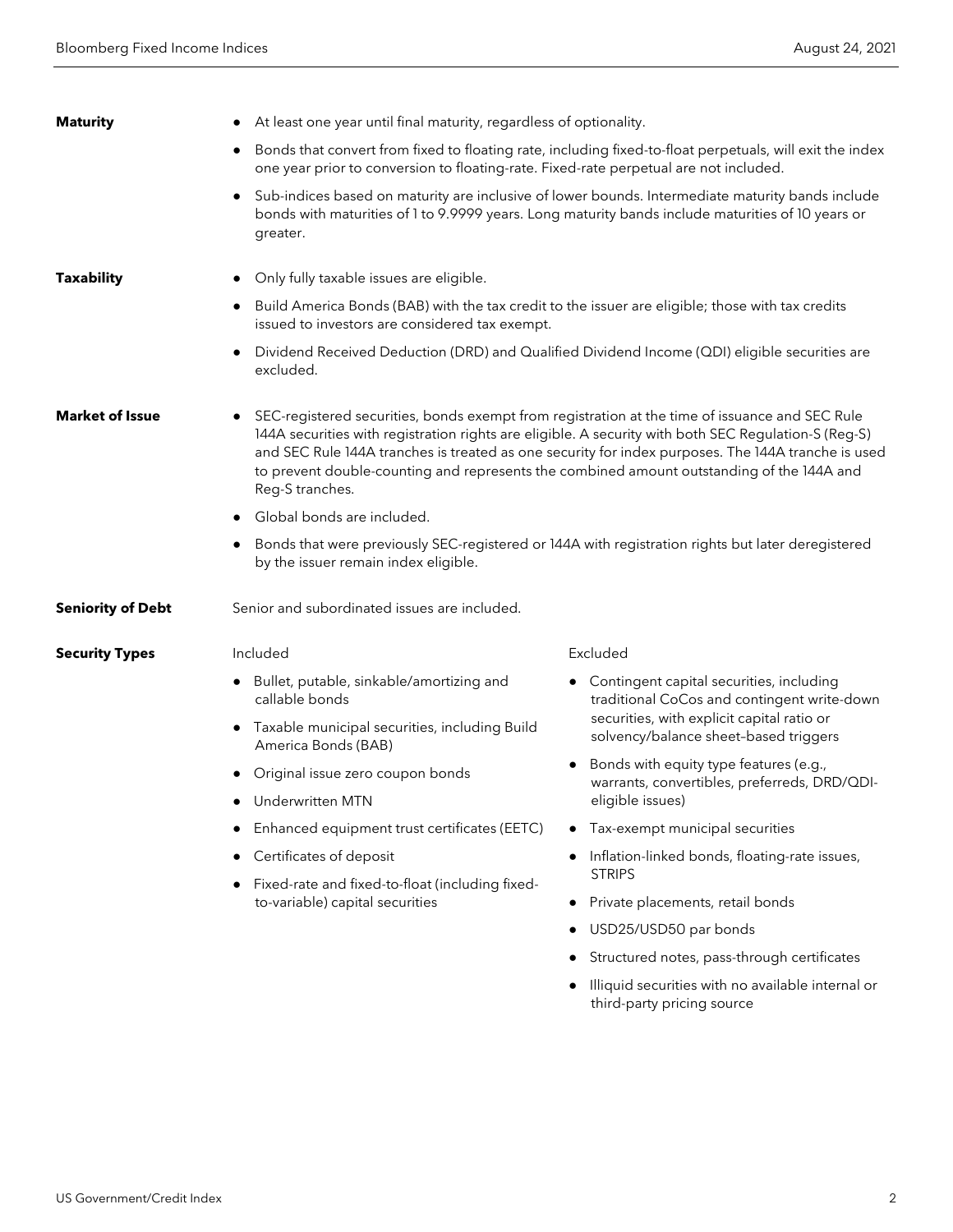# **Rebalancing Rules**

| <b>Frequency</b>                            | For each index, Bloomberg maintains two universes of securities: the Returns (Backward) and the<br>Projected (Forward) Universes. The composition of the Returns Universe is rebalanced at each month-<br>end and represents the fixed set of bonds on which index returns are calculated for the next month.<br>The Projected Universe is a forward-looking projection that changes daily to reflect issues dropping<br>out of and entering the index but is not used for return calculations. On the last business day of the<br>month (the rebalancing date), the composition of the latest Projected Universe becomes the Returns<br>Universe for the following month. |
|---------------------------------------------|----------------------------------------------------------------------------------------------------------------------------------------------------------------------------------------------------------------------------------------------------------------------------------------------------------------------------------------------------------------------------------------------------------------------------------------------------------------------------------------------------------------------------------------------------------------------------------------------------------------------------------------------------------------------------|
| <b>Index Changes</b>                        | During the month, indicative changes to securities (credit rating change, sector reclassification,<br>amount outstanding changes, corporate actions, and ticker changes) are reflected daily in the<br>Projected and Returns Universe of the index. These changes may cause bonds to enter or fall out of<br>the Projected Universe of the index on a daily basis, but will affect the composition of the Returns<br>Universe at month-end only, when the index is next rebalanced.                                                                                                                                                                                        |
| <b>Reinvestment of Cash</b><br><b>Flows</b> | Intra-month cash flows from interest and principal payments contribute to monthly index returns but<br>are not reinvested at a short-term reinvestment rate between rebalance dates. At each rebalancing,<br>cash is effectively reinvested into the Returns Universe for the following month so that index results<br>over two or more months reflect monthly compounding.                                                                                                                                                                                                                                                                                                |
| <b>New Issues</b>                           | Qualifying securities issued, but not necessarily settled on or before the month-end rebalancing date,<br>qualify for inclusion in the following month's index if the required security reference information and<br>pricing are readily available.                                                                                                                                                                                                                                                                                                                                                                                                                        |

# **Pricing and Related Issues**

| <b>Sources &amp; Frequency</b> | Index-eligible bonds are priced on a daily basis by Bloomberg's evaluated pricing service, BVAL.                                                                                                                                                                                                         |
|--------------------------------|----------------------------------------------------------------------------------------------------------------------------------------------------------------------------------------------------------------------------------------------------------------------------------------------------------|
| <b>Pricing Quotes</b>          | Bonds are quoted as a percentage of par.                                                                                                                                                                                                                                                                 |
| <b>Timing</b>                  | Prior to January 14, 2021, bonds are priced at 3 p.m. (New York time). On early market closes,<br>$\bullet$<br>prices are taken as of 1 p.m. (New York time), unless otherwise noted.                                                                                                                    |
|                                | From January 14, 2021, and onwards, bonds are priced at 4 p.m. (New York time). On early market<br>$\bullet$<br>closes, prices are taken as of 2 p.m. (New York time), unless otherwise noted.                                                                                                           |
|                                | If the last business day of the month is a public holiday, prices from the previous business day are<br>$\bullet$<br>used.                                                                                                                                                                               |
| <b>Bid or Offer Side</b>       | Bonds in the index are priced on the bid side. The initial price for new corporate issues entering the<br>index is the offer side; after the first month, the bid price is used.                                                                                                                         |
|                                | Settlement Assumptions T+1 calendar day settlement basis for all bonds. At month-end, settlement is assumed to be the first<br>calendar day of the following month, even if the last business day is not the last day of the month, to<br>allow for one full month of accrued interest to be calculated. |
| <b>Verification</b>            | Daily price moves for each security are analyzed by the index pricing team to identify outliers. Index<br>users may also challenge price levels, which are then reviewed and updated as needed using input<br>from various sources.                                                                      |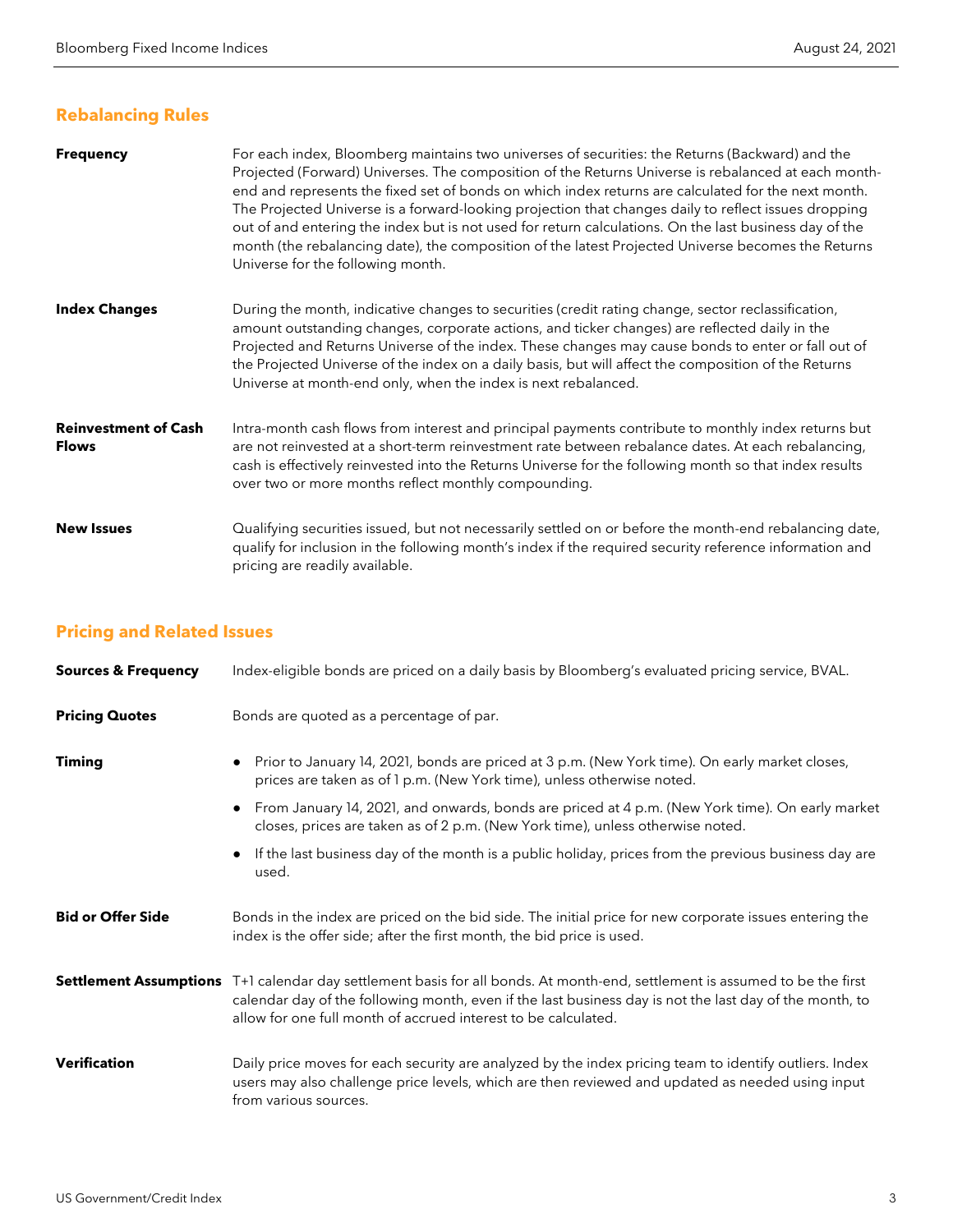| <b>Currency Hedging</b> | Returns hedged to various non-USD currencies are published for the US Government/Credit Index.<br>The indices' FX hedging methodology takes rolling one-month forward contracts that are reset at the<br>end of each month and hedges each non-reporting currency-denominated bond in the index into the<br>reporting currency terms. No adjustment is made to the hedge during the month to account for price<br>movements of constituent securities in the returns universe of the index. |
|-------------------------|---------------------------------------------------------------------------------------------------------------------------------------------------------------------------------------------------------------------------------------------------------------------------------------------------------------------------------------------------------------------------------------------------------------------------------------------------------------------------------------------|
| <b>Calendar</b>         | The US Government/Credit Index follows the US bond market holiday schedule.                                                                                                                                                                                                                                                                                                                                                                                                                 |
| <b>Index History</b>    |                                                                                                                                                                                                                                                                                                                                                                                                                                                                                             |
| <b>January 14, 2021</b> | Pricing time moved from 3 p.m. to 4 p.m. EST for USD prices. For early close days, prices are snapped<br>at 2 p.m. EST.                                                                                                                                                                                                                                                                                                                                                                     |
| <b>April 1, 2017</b>    | Liquidity constraint raised to USD300mn from USD250m for Treasury, Government-Related and                                                                                                                                                                                                                                                                                                                                                                                                   |

- Corporate securities. **June 1, 2014** Global classification scheme modified to incorporate new sectors, sector name changes and sector
- **April 1, 2013** Loan Participation notes (LPNs) eligible for the index.
- **January 1, 2008** Fixed-to-floating rate perpetual securities without a coupon step-up on their first call date eligible for inclusion.
- **July 1, 2005** Fitch ratings added to Moody's and S&P to determine index eligibility and classification.
- **July 1, 2004** Liquidity constraint raised to USD250mn.

retirements.

- **October 1, 2003** Liquidity constraint raised to USD 200mn from USD150mn. Started using the most conservative rating of Moody's and S&P to determine index eligibility instead of Moody's only for split-rated securities.
- **July 1, 2000** Absorbed all Yankee corporate into their respective industry and sector classifications.
- **July 1, 1999** Liquidity constraint raised to USD150mn from USD100mn.
- January 1, 1998 Removed US TIPS from US Government/Credit Index.
- **January 1, 1994** Liquidity constraint raised to USD100mn from USD50mn for non-government securities.
- **January 1, 1990** Liquidity constraint raised to USD100mn from USD25mn.
- **August 1, 1988** Liquidity constraint raised to USD25mn from USD1mn.
- **January 1, 1979** US Government/Credit Index introduced, with historical data backfilled to January 1973.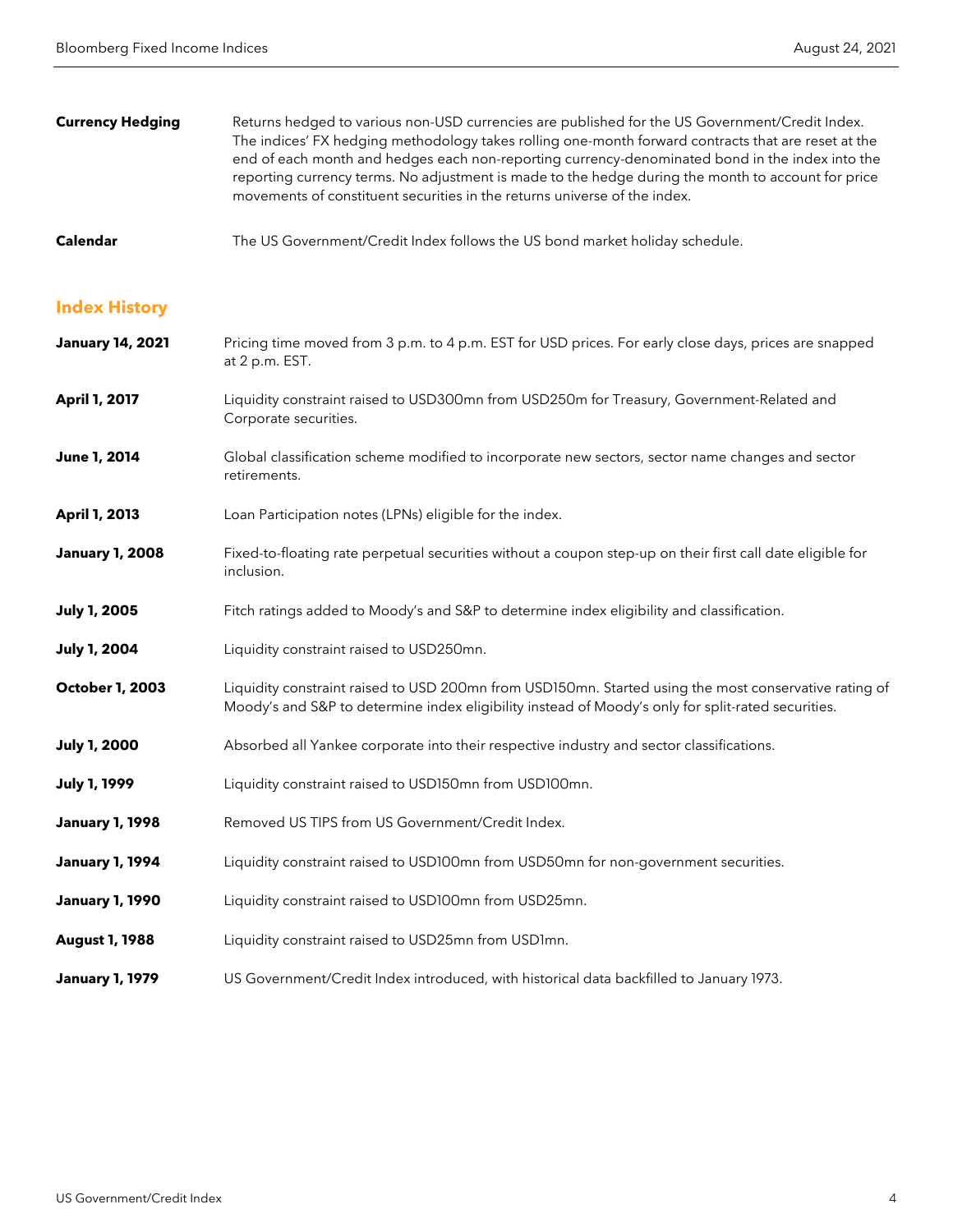### **Sub-indices and Index Customizations**

Bloomberg publishes numerous sub-indices of flagship indices and bespoke benchmarks created for specific index users. Several types of bespoke indices are available to select or customize the most appropriate benchmark for specific portfolio needs:

| <b>Sub-Index Type</b>                  | <b>Description</b>                                                                                                                                      | <b>Examples</b>                                                                    |
|----------------------------------------|---------------------------------------------------------------------------------------------------------------------------------------------------------|------------------------------------------------------------------------------------|
| <b>Enhanced Constraint</b>             | Applies a more or less stringent set of constraints to any<br>existing index.                                                                           | • US Government/Credit Aaa<br>• US Government/Credit 1-10 Year                     |
| <b>Composites</b>                      | Investors assign their own weights to sectors or other<br>index sub-components within an overall index.                                                 | • 50% US Government, 50% US Credit                                                 |
| <b>Issuer Constrained</b>              | Indices that cap issuer exposure to a fixed percentage.<br>Options available for applying issuer caps and<br>redistributing excess MV to other issuers. | • US Credit 2% Issuer Cap                                                          |
| <b>Float Adjusted</b>                  | Adjusts par amount outstanding of bonds for holdings of • US Government/Credit Float Adjusted<br>central governments that are publicly available.       |                                                                                    |
| <b>ESG</b><br><b>Screened/Weighted</b> | Applies Environmental, Social and Governance filters<br>and/or tilts to a standard index.                                                               | • US Government/Credit SRI Index<br>• US Government/Credit Sustainability<br>Index |
| <b>Mirror Futures Index</b><br>(MFI)   | An index consisting of 14 funded futures contracts<br>weighted to match closely the beginning-of-month OAD<br>of the index.                             | • US Government/Credit Mirror Future<br>Index                                      |
| <b>Duration Hedged</b>                 | Indices constructed to reflect the underlying return of an<br>index with its duration fully or partially hedged using its<br>MFI.                       | • US Government/Credit Duration Hedged<br>Index                                    |

#### **Accessing Index Data**

**Bloomberg Terminal®** Bloomberg benchmarks are the global standard for capital markets investors.

- INDE<GO> The Bloomberg Indices dashboard page, which contains daily, monthly, and year-todate index returns for key indices from each index family as well as a link to index publications.
- IN<GO> The Bloomberg Index Browser displays the latest performance results and statistics for the indices as well as history. IN presents the indices that make up Bloomberg's global, multi-asset class index families into a hierarchical view, facilitating navigation and comparisons. The "My Indices" tab allows a user to focus on a set of favorite indices.
- DES<GO> The index description page provides transparency into an individual index including membership information, aggregated characteristics and returns, and historical performance.
- INP<GO> The Bloomberg Indices Publications page, which includes methodologies, factsheets, monthly reports, announcements and technical notes. A user may also subscribe to index publications via the "Actions" button.
- PORT<GO> Bloomberg's Portfolio & Risk Analytics solution includes tools to analyze the risk, return, and current structure of indices. Analyze the performance of a portfolio versus a benchmark or use models for performance attribution, tracking error analysis, value-at-risk, scenario analysis, and optimization.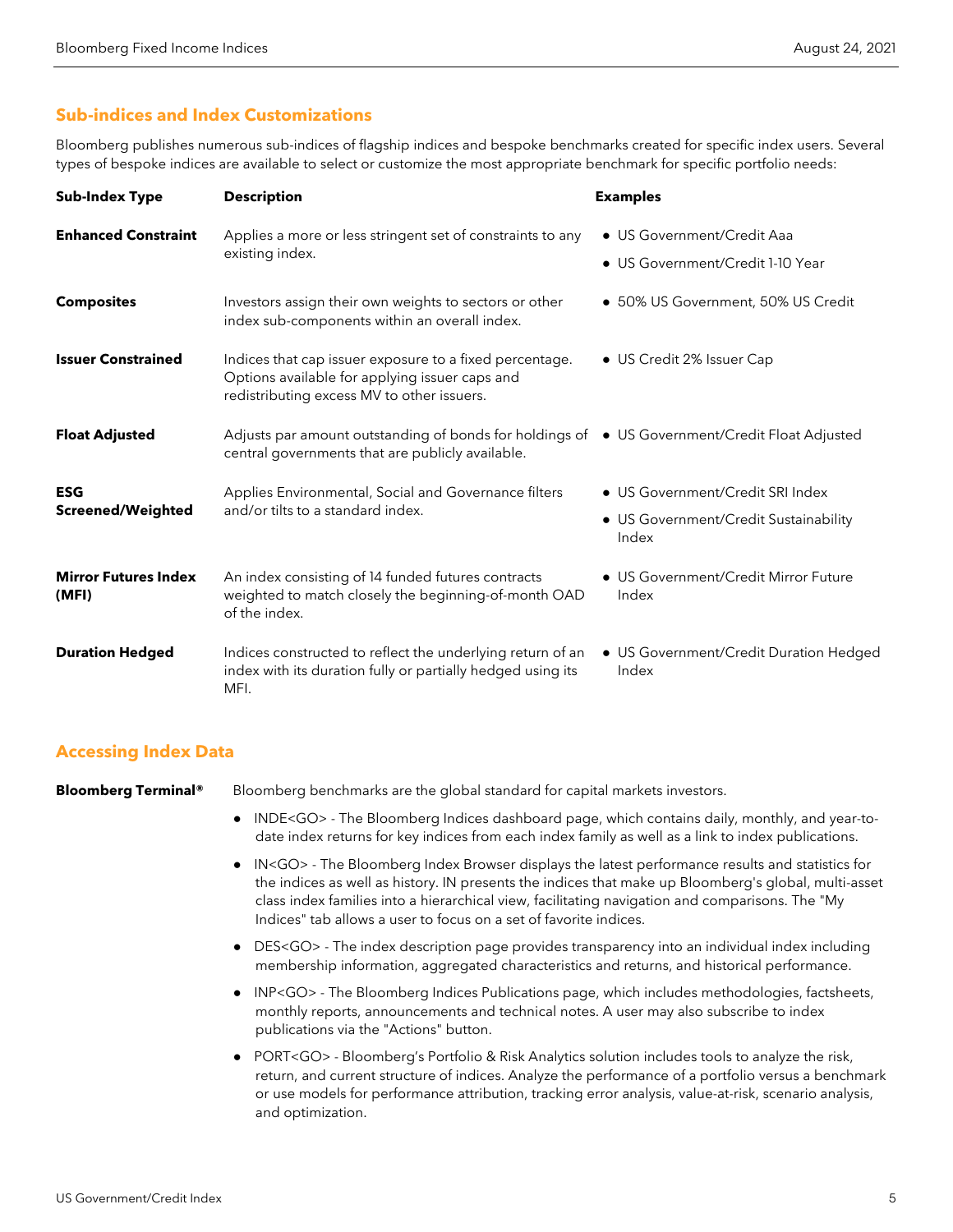| <b>Bloomberg Indices</b>              | The index website makes available limited index information including:                                                       |
|---------------------------------------|------------------------------------------------------------------------------------------------------------------------------|
| <b>Website</b><br>(www.bloomberg.com/ | Index methodology and factsheets                                                                                             |
| indices)                              | • Current performance numbers for select indices                                                                             |
| <b>Data Distribution</b>              | Index subscribers may choose to receive index data in files. Files may include:                                              |
|                                       | Index level and/or constituent level returns and characteristics for any indices                                             |
|                                       | Automatic delivery of files via email or SFTP following the completion of the index production<br>process after market close |
|                                       | Clients may receive standard files or may customize file contents                                                            |
|                                       | Index data is also available via authorized redistributors                                                                   |
| <b>Index Ticker</b>                   | LUGCTRUU: Total Return USD Unhedged                                                                                          |

## **Index Licensing**

Bloomberg requires index data licenses for services and products linked to the Indices

- Index or Constituent-Level Redistribution
- Exchange Traded Notes (ETNs)
- OTC Derivative Products
- Bond Pricing Service
- Index-Linked Insurance Products
- Custom Index Solutions
- Exchange Traded Funds (ETFs)
- Mutual Funds
- Separately Managed Accounts (SMAs)